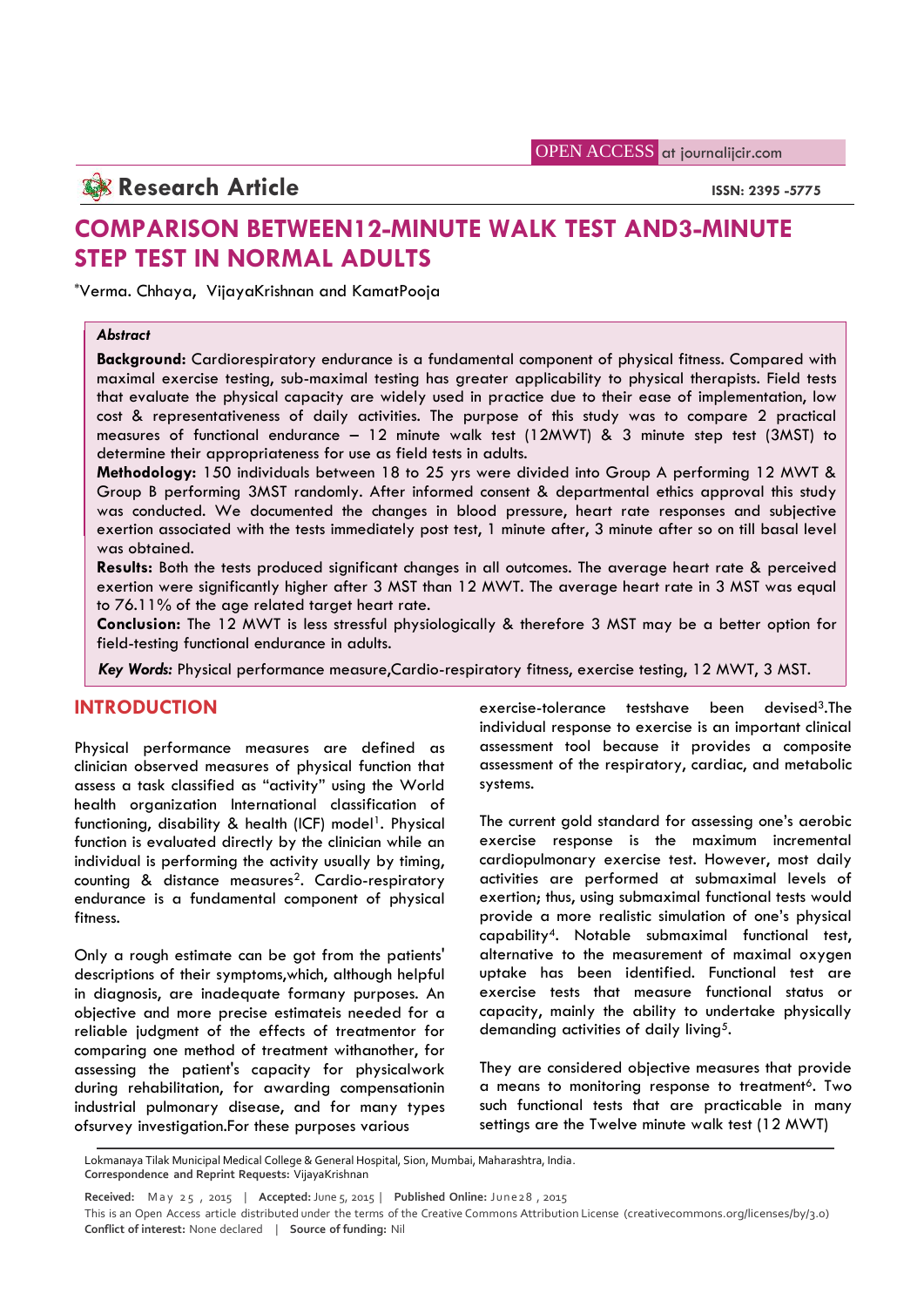advocated by the American Thoracic Society& the YMCA Three minute step test (3 MST) included in the American College of Sports Medicine's guidelines for exercise testing & prescription<sup>7, 8</sup>.

Compared to traditional laboratory indexes of exercise capacity (cycle, treadmill, ergometry), walk & step tests require less technical expertise & equipment, making them inexpensive and easy to administer. More importantly, they employ an activity that individuals perform on a daily basis. Hence, these tests were compared to determine which of the 2 is the best to obtain target heart rate in adults.

### **METHODOLOGY**

A departmental ethics approval was obtained before commencement of the study. Our study group includes 150 healthy adults (65 males & 85 females) between the age group of 18 to 25 years. Before recruitment, subjects with cardiorespiratory problems, such as asthma, bronchiectasis, congenital heart deficit, hypertension, exercise problems (neuromuscular & musculoskeletal diseases) were excluded from the study. An informed consent was obtained. These subjects were then randomly divided<br>by coin toss method into Group A (12 MWT) and by coin toss method into Group A (12 MWT) and  $|\breve{\mathsf{z}}|$ Group B (3 MST). Vijeya Krishnon et origing Crishnon et origing Crishnon et original **control**<br>
in minute step test (3 MST) included in the cover<br>
line of Sports Medicine's guidelines for some modify<br>
Unit of rotational Laboratory indexes

12 MWT: was conducted according to a standardized protocol<sup>8</sup>. The subjects were instructed to walk up & down an internal hallway covering as much as ground as they could in 12 minutes. The subjects were told that the purpose of this study was to see how far they could walk in 12 minutes & was self paced.

The subject sat at rest in a chair, located near the starting position for 10 minutes before commencement of the test. During this period resting pulse rate, blood pressure and respiratory rate were recorded as basal values. A single investigator who used a mechanical lap counter to record the number used a mechanical lap counter to record the number<br>of laps completed, and an electronic timer with an<br>alarm that sounded after 12 minutes performed the alarm that sounded after 12 minutes performed the test.

3 MST: was conducted according to the YMCA protocol7. A 12-inch tall step was used along with an electronic timer with an alarm set to 3 minutes. The subject was asked to step up and down the step at a regular pace (96 steps per minute). The basal parameters were noted prior to commencement of the study.

During the test standardized words of

encouragement were used (You are doing very well, cover as much as distance as you can, continue at the same pace etc.) The rates of perceived exertion during both the tests were recorded using the same pace etc.) The rates of perceived exertion<br>during both the tests were recorded using the<br>modified Borg's scale. Further, the changes in the basal parameters were also recorded immediately post the test, after 1 min, 3 min, 5 min, and 7 min till they leveled back.

#### **RESULTS**

During the study, a very positive response was noted among the subjects. All of them were very excited & willingly participated in the test. Analysis was conducted using SPSS version 15.0. The 2 tests were compared using Pearson's correlation. As illustrated in the graphs below, the responses obtained for 3 MST was more intense than that of 12 MWT. positive response was noted<br>of them were very excited &<br>in the test. Analysis was<br>ersion 15.0. The 2 tests were<br>'s correlation. As illustrated in





Inference: Heart rates achieved after 3 MST were higher compared to 12 MWT



after 12 MWT & 3 MST

compared to 12 MWT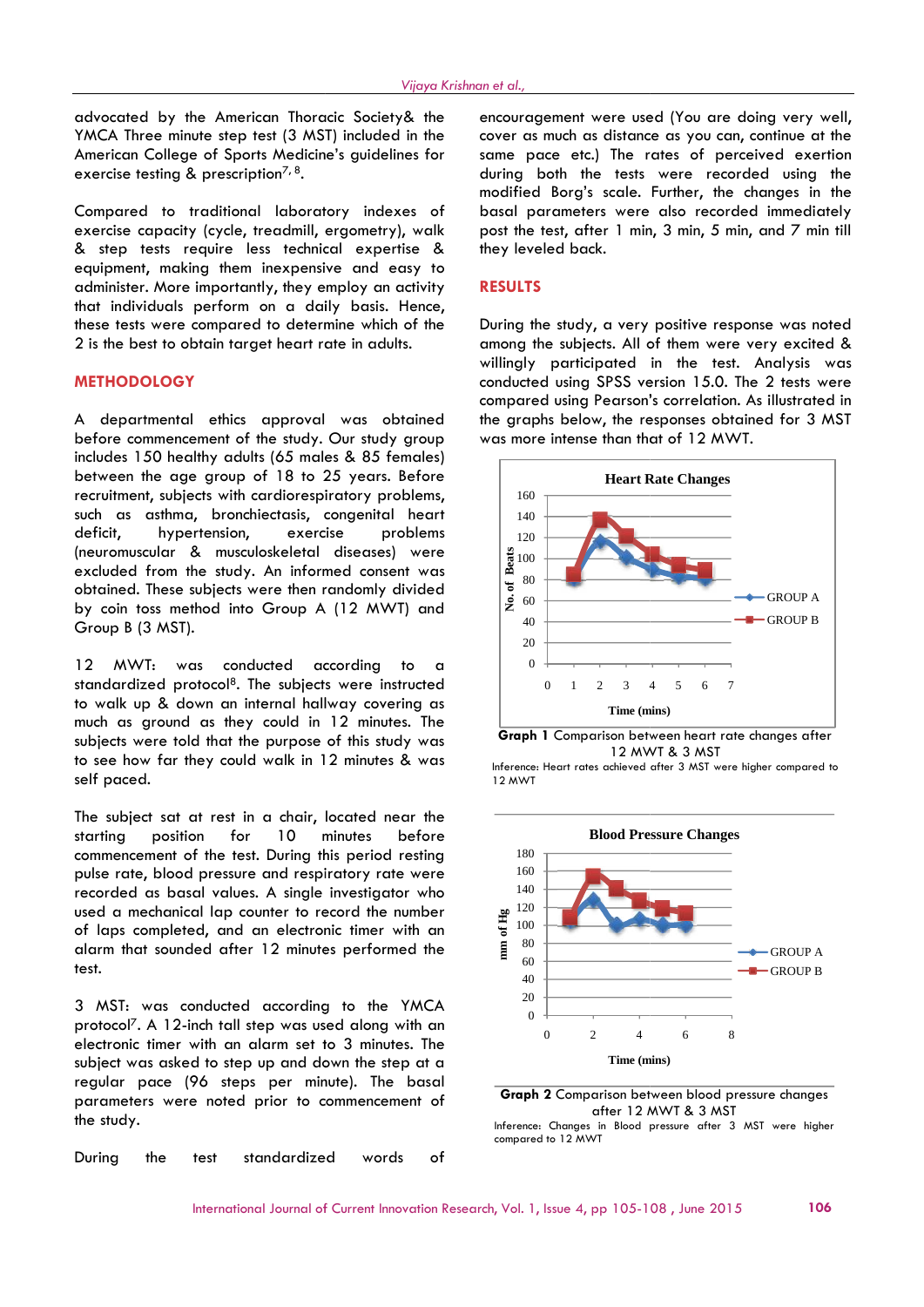

**Graph 3** Comparison between respiratory rate changes after 12 MWT & 3 MST Inference: Changes in Respiratory rates were higher during 3 MST



**Graph 4** Comparison between respiratory rate changes after 12 MWT & 3 MST Inference: Exertion felt by the subjects was greater during 3 MST

#### **DISCUSSION**

Field tests are typically administered as a means of evaluating functional status, monitoring treatment effectiveness and establishing prognosis. The measurement of functional status & capacity has become an integral component of evaluating the impact of an intervention in patients with cardiorespiratory disease. Both 12 MWT & 3 MST are increasingly being used in routine clinical practice because it provides useful information on the daily physical performance of healthy individuals<sup>9</sup>. The reliability, validity & responsiveness for both the tests are well established  $(10, 11, 12, 13, 14)$ . Nevertheless, the  $\overline{MST}$ comparability of individuals' physiological responses to both these tests is not clear. We, therefore, undertook this study to compare responses of individuals & thereby determine their appropriateness for use as field tests. evaluating functional status, monitoring tre<br>effectiveness and establishing prognosis.<br>measurement of functional status & capacit<br>become an integral component of evaluatir<br>impact of an intervention in patients<br>cardiorespir

The advantage of the step test over the walk test is

its portability, which facilitates its use in any environment. The pace is dictated by auditory stimuli, which favors isolated analyses (same no. of steps / minute) with re-evaluation of individuals after intervention $15$ .

We could observe that all subjects in the study completed the test properly, without pausing in between.

Designing cardiorespiratory training program requires the ability to calculate, monitor and manipulate the training intensities. Heart rate is the most reliable measurement to use. The most commonly used formula to find maximum heart rate (HR<sub>max</sub>) is 220 minus age. Based on this the cardiorespiratory workout is spaced into 3 zones ve that all subjects in the<br>est properly, without pausi<br>iorespiratory training pr<br>ility to calculate, monitor<br>aining intensities. Heart rate<br>surement to use. The most com<br>find maximum heart rate (HR<br>3ased on this the card

- Zone one: uses approximately  $65 75$  % of HRmax. This initial zone trains the body to maximize its potential.
- $\bullet$  Zone two: uses 80 -85% of HR $_{\sf max.}$  This zone involves higher intensity of exercises requiring aerobic power and leads to increase burning of fats. This increases the aerobic capacity & anaerobic threshold of an individual.
- Zone three: is a true high intensity workout involving 90% of HRmax. It is an overload where an individual exercises on for 30-60 seconds.

A target HR is formulated into the HR training zones for developing cardiorespiratory fitness/field tests<sup>16</sup>. When comparing the results of the physiological variables assessed in both tests, difference in the heart rate before & after the test would represent the effort levels individual subjects exerted during the test. As shown in Graph 1, 3 MST required more energy to perform than 12 MWT.

For the 12 MWT the mean maximum heart rate obtained was equal to 69.9% of the target heart rate whereas for the 3 MST the value was equal to 80.11% of the target heart rate. This shows that the step test places more demands on the heart. Similar results were observed with blood pressure & pulse rate changes as depicted in graph 2 & 3. As the 3 MST places increased load on the heart, the rate of exertion was also greater during the test compared to 12 MWT as depicted in graph 4. Hence, we conclude that, the 3 MST is better suited as a field test for assessing the functional capacity of subjects of this age group. which forces is doted in the minute of steps in the minute of the could observe that all subjects in the use of the comparison of the could be the minute of could be the transfer minute).<br>
The could be the could be the co Fractrice of the matterial of the maximum of the maximum of the maximum of the maximum of the maximum of the maximum of the maximum and the was greater of the maximum and the was greater MST and the maximum of that in i For examples and the probability, which footballed particles its use in ony of the particles of the second of the second of the second of the second of the second of the second of the second of the second of the second of fats. This increases the aerobic capacity & anaerobic threshold of an individual.<br>
• Zone three: is a rowe high intensity workout involving 90% of HR<sub>max</sub>. It is an overload where an individual exercises on for 30-60 s